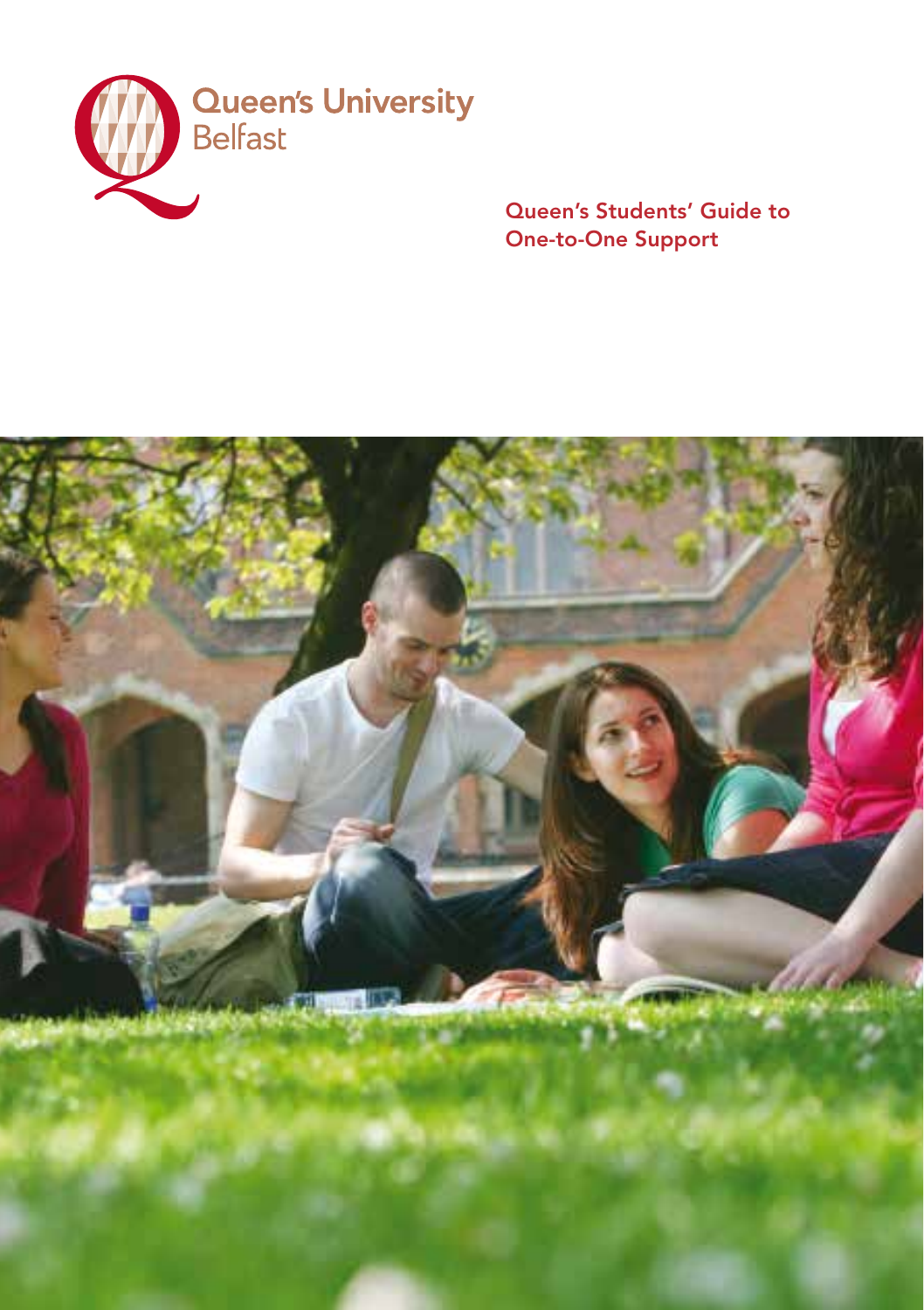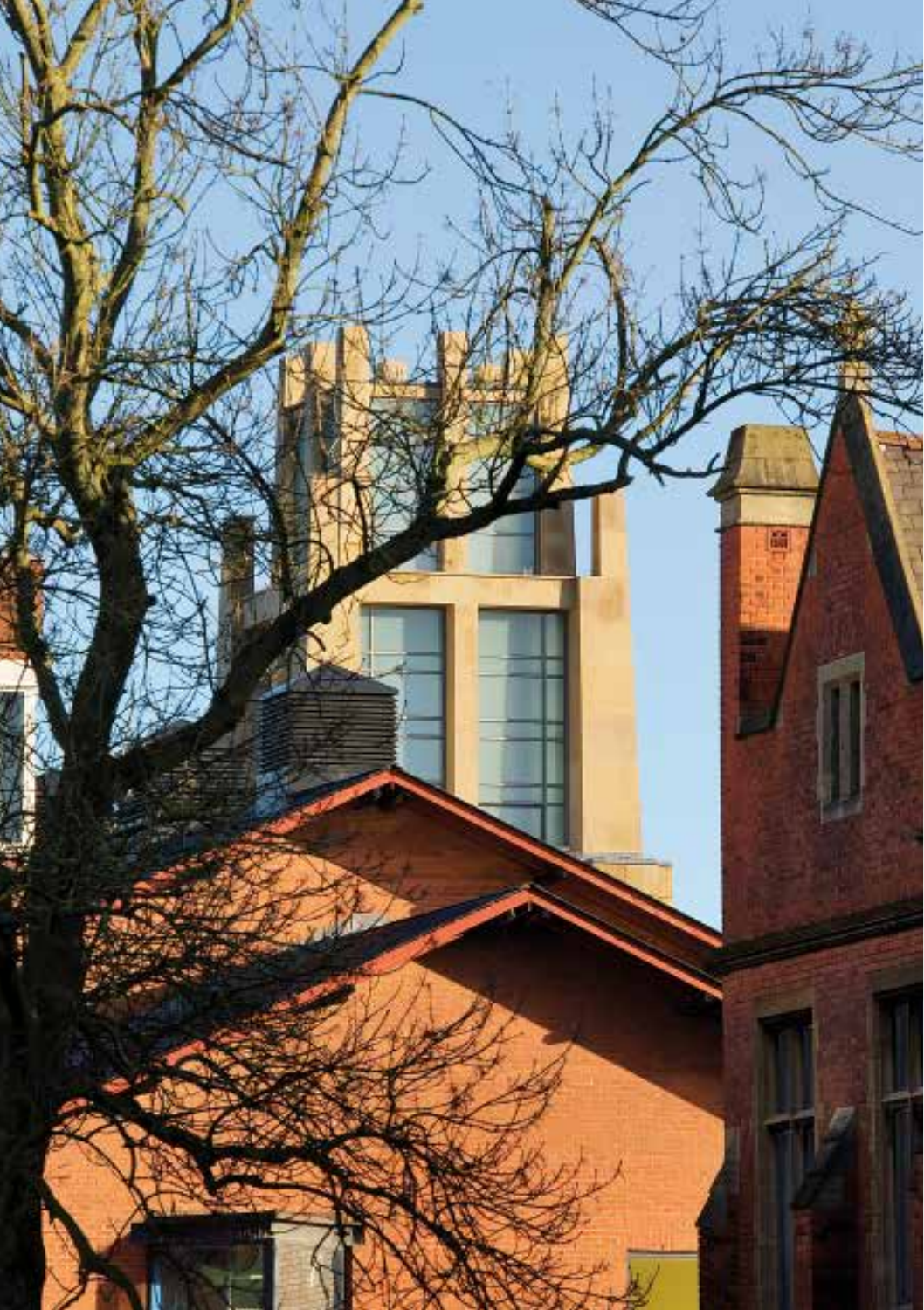## Students' Guide to One-to-One Support at Queen's

Queen's Disability Services is committed to ensuring equitable access to higher education. To help achieve this we manage a Register of Support Providers that coordinates and responds to the one-to-one academic support needs of students with disabilities and long term conditions. We match students with suitably qualified, skilled and experienced Support Providers who can respond to their individual needs.

Support is provided on a one-to-one, face-to-face basis and is designed to help you develop more effective strategies for overcoming the academic hurdles associated with your disability or long term condition.

Please note that as our Support Providers work on a freelance basis and are free to take on / reject work, we are unable to offer guarantees of 100% cover / commitment. Equally, as the service is very much a student-focused one in that students may use the support as they wish, Support Providers cannot be given any guarantees in terms of types or levels of support work offers.

Support Providers provide a range of oneto-one academic support roles, including those listed below:

| <b>Support Provider Roles</b> |                                                  |  |
|-------------------------------|--------------------------------------------------|--|
| Study Skills Tutor            | Note Taker                                       |  |
| Campus Assistant              | Maths and Statistics<br>Tutor                    |  |
| Dyslexia Tutor                | Academic Mental<br>Health Tutor                  |  |
| Exam Support                  | <b>Autistic Spectrum</b><br>Disorder (ASD) Tutor |  |
| Foreign<br>Language Tutor     | Proof Reader                                     |  |
| Reader                        | Library Assistant                                |  |
| IT Tutor                      | Typist                                           |  |
| Interpreter (BSL & ISL)       | Audio Typist                                     |  |

## How do I access one-to-one academic support?

When you register with Disability Services you will have the opportunity to discuss your academic support needs with a member of our team. If it is agreed that you would benefit from one-to-one support to overcome specific academic challenges we will assist you to apply for financial assistance with this. In most instances Disabled Students Allowance (DSA) funds the costs associated with a one-to-one Support Provider. Once funding has been confirmed a referral for your oneto-one support is made to the Register of Support Providers indicating the type of support needed and the number of hours of support approved by your funder. On receipt of your referral we will review your needs and endeavour to match you as quickly as possible with a suitable Support Provider(s).

Please note: to ensure confidentiality Support Providers receive a minimal amount of information about your disability or long term condition and the type of support that you will need from the Register. You are free to share additional information / your Nees Assessment report directly with your assigned Support Provider(s) to ensure your support is further tailored to your individual needs.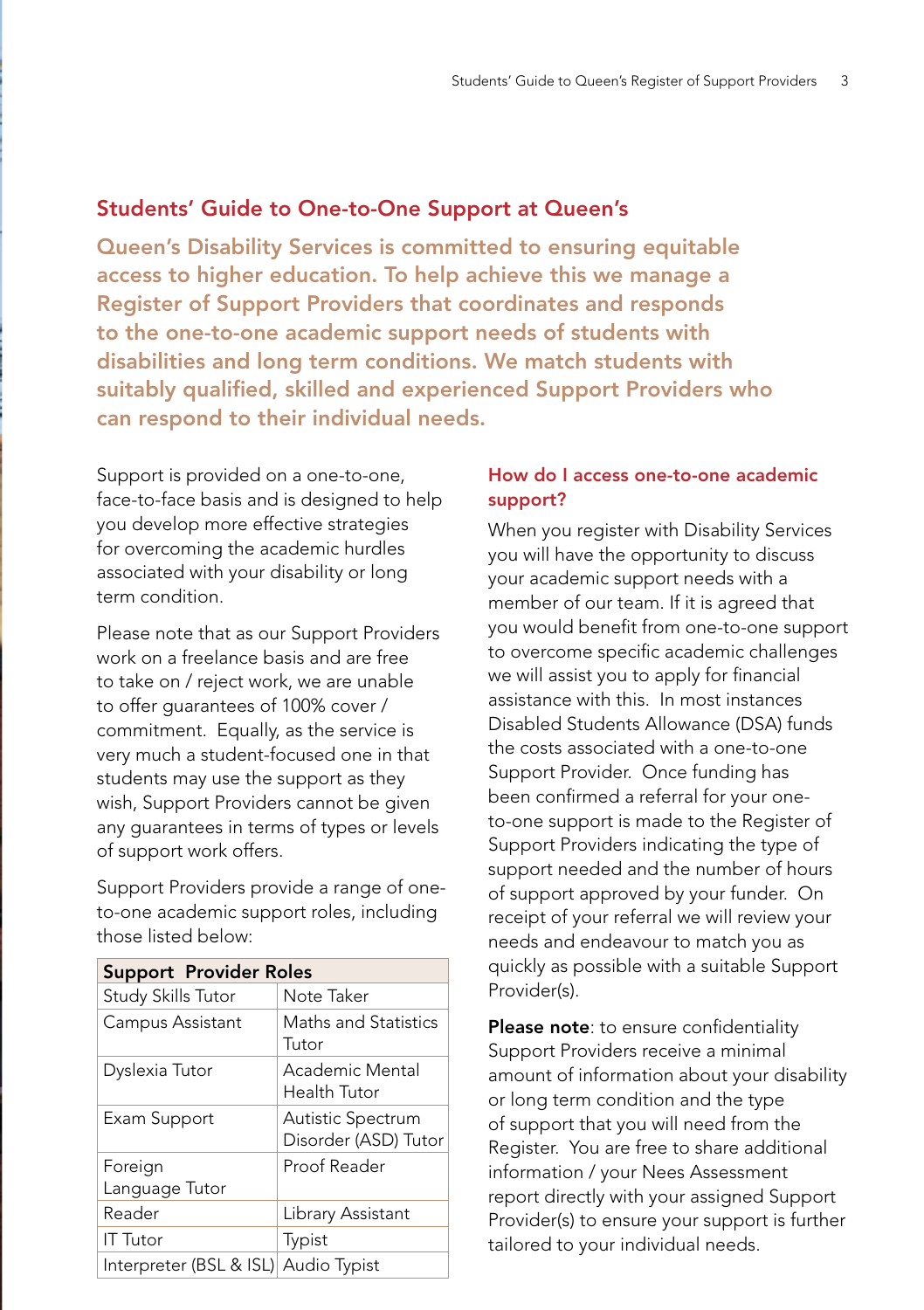

If you are eligible for financial assistance with your one-to-one support it is essential that you submit your funding application as soon as possible to ensure that your one-to-one support can be put into place for you. A delay in applying for funding can result in the support and equipment you need not being available for the start of the academic year.

It is important to note that you may work with more than one Support Provider depending on the type of one-to-one support you need.

Below is a brief outline of the various Support Provider roles but please see our web site for further details:

### [www.qub.ac.uk/directorates/sgc/](www.qub.ac.uk/directorates/sgc/disability/StudentsReceivingOne-to-OneSupport/) [disability/StudentsReceivingOne-to-](www.qub.ac.uk/directorates/sgc/disability/StudentsReceivingOne-to-OneSupport/)[OneSupport/](www.qub.ac.uk/directorates/sgc/disability/StudentsReceivingOne-to-OneSupport/)

We encourage you to read the job description(s) for the one-to-one support for which you have been referred so you are clear as to the type of support that you should expect and the limitations of the various support roles.

## Roles and Responsibilities of Support Providers

#### 1. Tutor Support

Tutor Support it is aimed at developing independent learning by helping you to identify and develop effective learning strategies to assist you to overcome the academic challenges you encounter as a direct result of your disability or long term condition.

Please note: Tutor support is not normally subject specific. The only exceptions are Maths and Statistics Tutors who provide tailored support with the mathematical or statistical elements of relevant degree courses e.g. Nursing, Sociology or Psychology.

The different types of Tutor support are listed below:

### 1.1 Dyslexia Tutor Support

This support is available for students with specific learning difficulties such as dyslexia and dyspraxia. It is important that you discuss your specific needs with your Dyslexia Support Tutor and / or share with them your dyslexia assessment report.

Please note: Dyslexia Tutors are not able to proof read assignments. Instead, they offer a range of other support including:

- Spelling and grammar
- Punctuation
- Structure of written work / paragraphing
- Reading and comprehension skills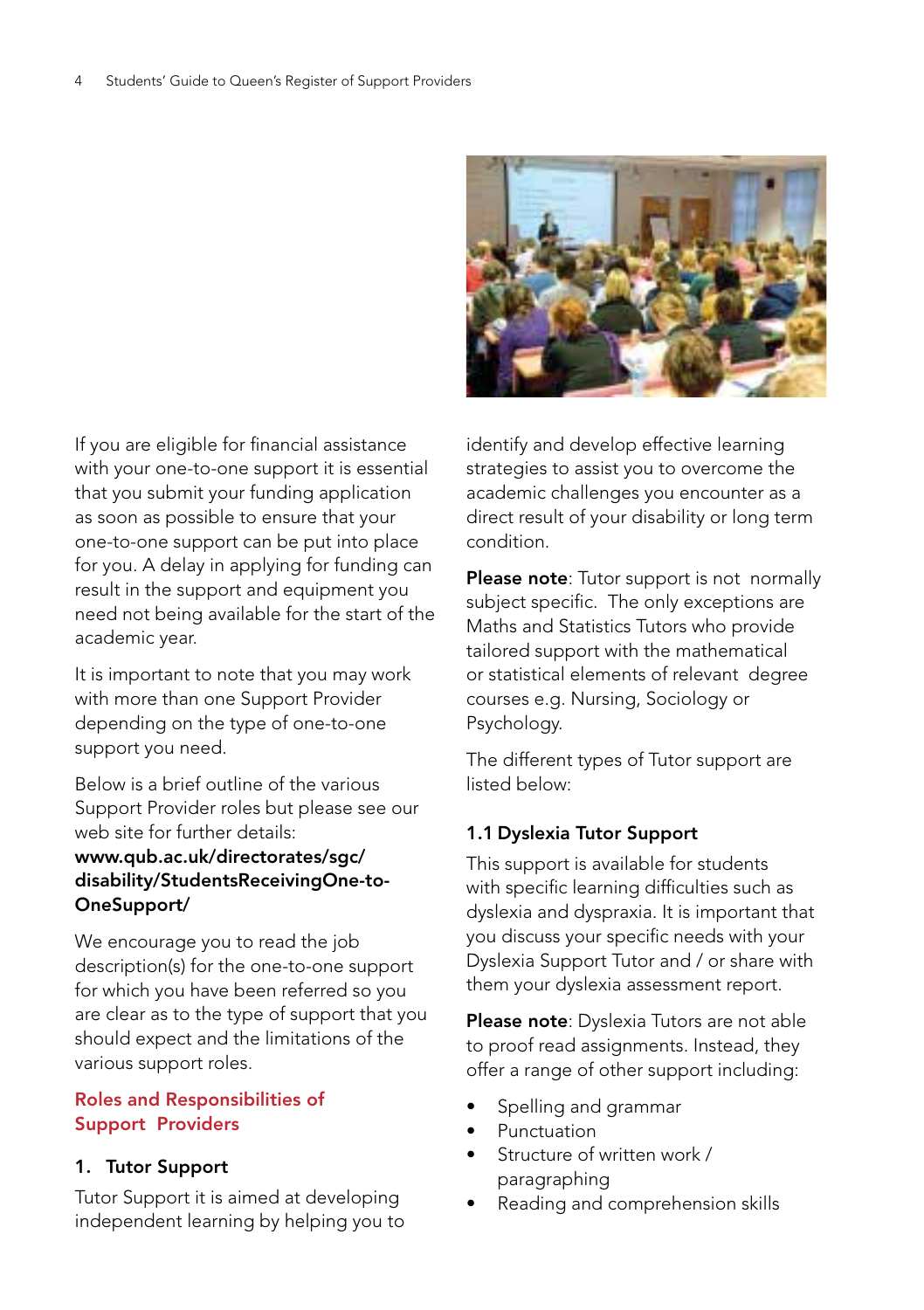

- Develop your proof reading skills to enable you to check your own work
- Developing time management and organisational skills
- Identifying which study skills techniques work best for you
- Preparing for assignments
- Effective note taking methods
- Mind mapping
- Revision techniques
- Essay writing skills
- Research skills

## 1.2 Academic Mental Health Tutor Support

Students with a variety of mental health issues such as anxiety, depression and stress may avail of Academic Mental Health Tutor support. An Academic Mental Health Tutor's main aim is to help you develop strategies to overcome the academic challenges associated with your mental health difficulties. These might include:

- Motivational support
- Confidence building
- Identifying stress and anxiety management techniques
- Goal setting
- **Effective time management**
- Developing more effective organisational skills
- Support with examination preparation
- General study skills techniques

# 1.3 Study Skills Tutor Support

Some students will have difficulties with particular aspects of their learning and they will be referred for Study Skills Tutor support. This will include students with specific learning difficulties (SpLDs), dyslexia, ASD, mental health issues and students with hearing, mobility and visual impairments.

Study Skills Tutors are able to help you with a whole range of requirements relating to your degree programme such as:

- Identifying your preferred learning style
- Essay writing skills
- Time management and organisational skills development
- Identifying key dates and preparing for assignments
- Meeting course deadlines
- Effective note taking skills
- Revision techniques
- Mind mapping
- Proof reading skills development
- Research / library skills
- Examination strategies, including working through past papers if preferred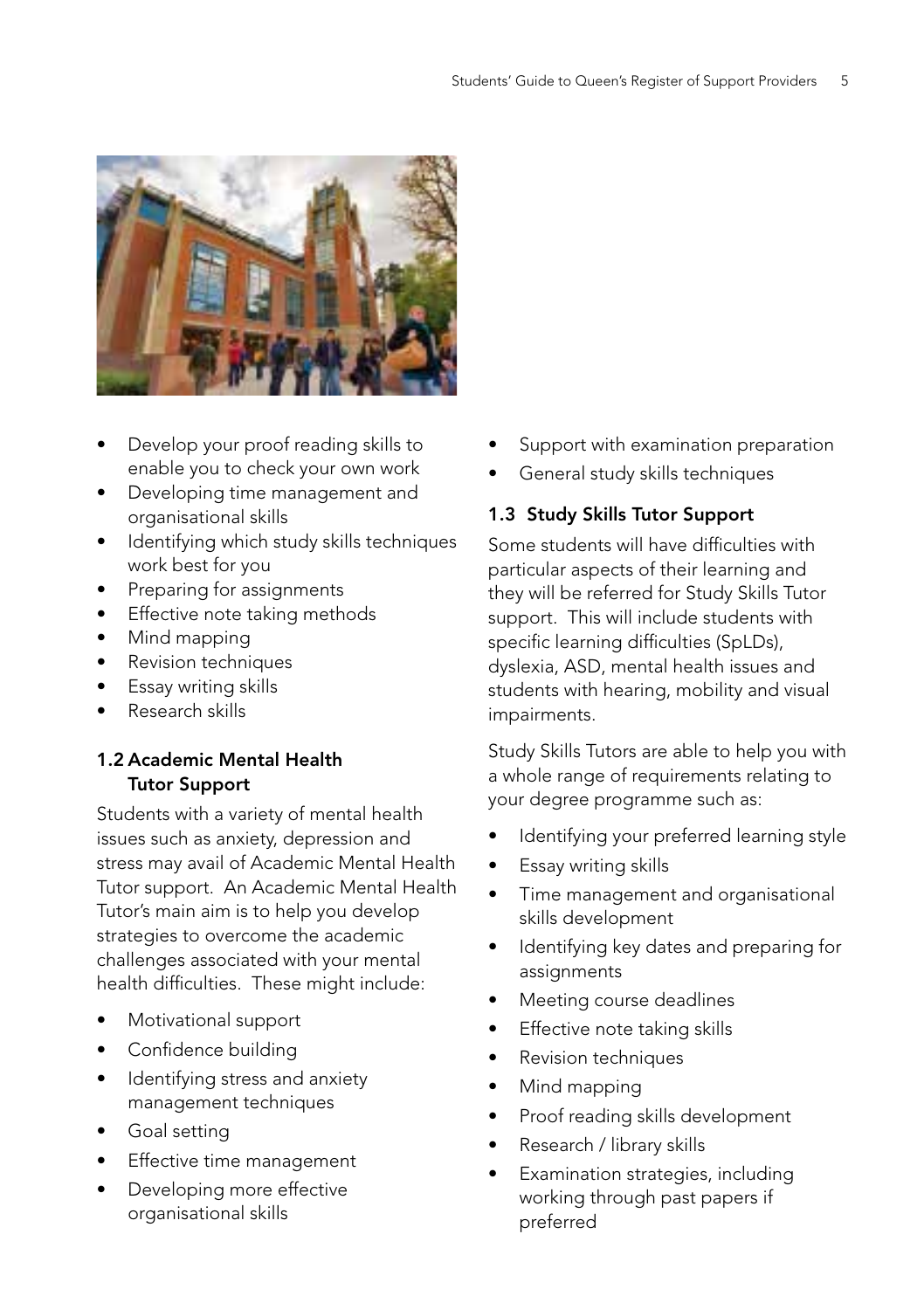### 1.4 Maths and Statistics Tutor Support

A Maths and Statistics Tutor support is arranged for students with dyslexia and dyscalculia for whom maths or statistics is a compulsory part but not the primary subject of their degree programme e.g. Psychology, Geography or Nursing.

Maths and Statistics Tutor can help with:

- mathematical techniques such as multiplication, division, subtraction and addition
- mathematical and statistical terms / formulae
- identifying your preferred learning style

### 1.5 ASD Tutor Support

ASD Tutors can provide one-to-one support to help students on the Autistic Spectrum develop effective learning and study skills strategies which may include:

- Developing social interaction skills
- Stress and anxiety management
- Effective time management techniques
- Motivational support
- Goal setting techniques
- Exam preparation skills
- Study techniques
- Organisational skills

## 1.6 Information Technology (IT) Tutor Support

IT Tutor support is most commonly arranged for students with dyslexia. An IT Tutor will establish with you your current level of IT skills. The Tutor will then work with you to help you use the computer and make the most effective use of your specialist software packages such as Read & Write Gold. They can also support you with any other assistive technology (AT) you have received to ensure you make best use of the hardware and software provided.

### 1.7 Foreign Language Tutor Support

Foreign Language Tutors provide oneto-one coaching in a language that is a compulsory element but not the primary subject of a degree course. Foreign Language Tutors can be arranged to support students with dyslexia, dyspraxia and ASD. Your Tutor can help you with:

- The vocabulary of the language
- Spelling and grammar
- Written skills development

#### 2. Note Taker Support

Note taking support is primarly arranged mainly for students and for students with hearing, mobility and visual impairments.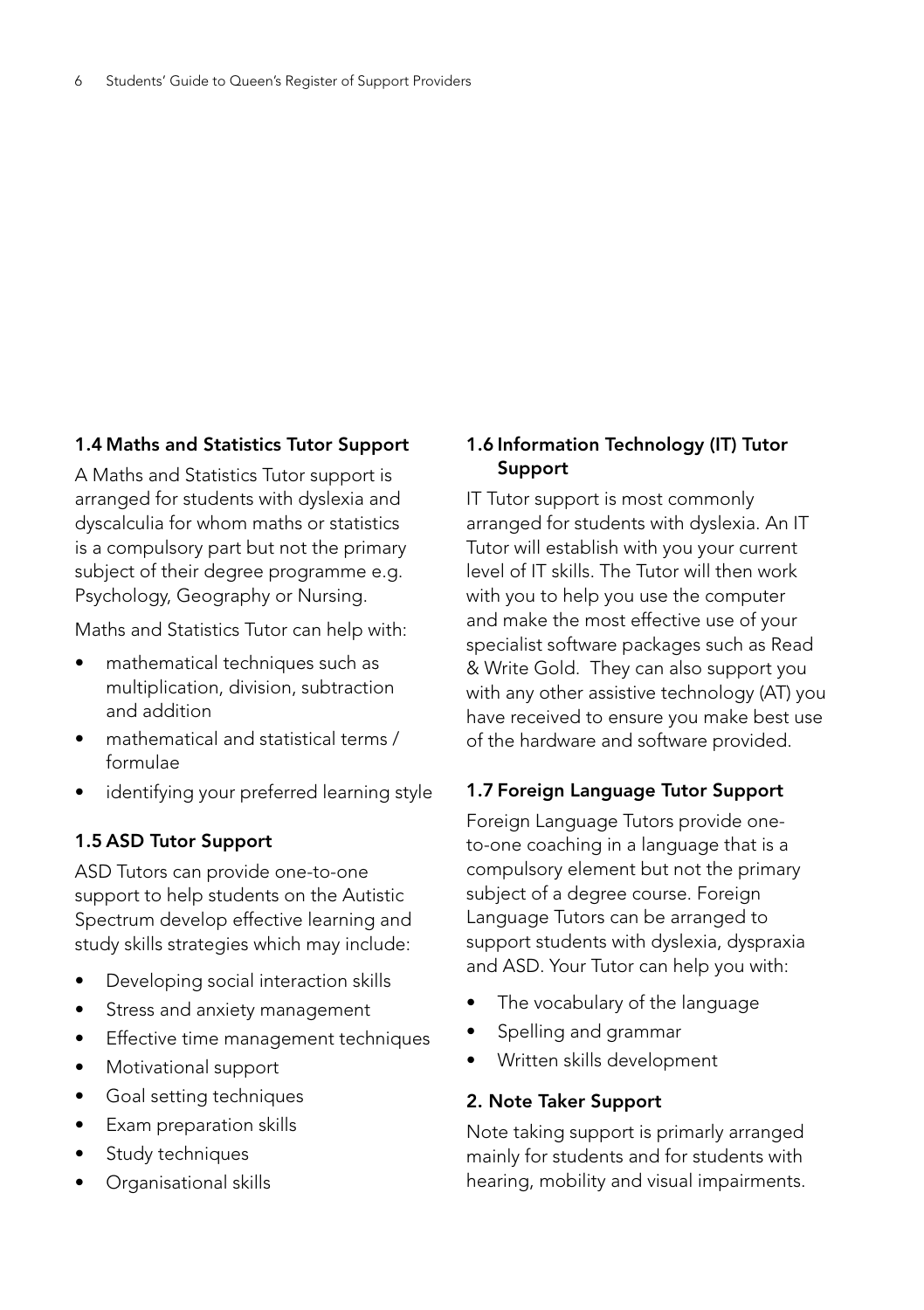If you are referred for Note Taker support, your Note Taker will attend whatever lectures/tutorials you need them to take notes in. We recommend that you regularly review and confirm your class timetable with your Note Taker to ensure this is accurate as often class details can change throughout the year.

Usually, Note Takers will make handwritten notes during class. These are then typed up and returned or emailed to you within the time frame agreed as per the Statement of Agreement (please see

## [http://www.qub.ac.uk/directorates/sgc/](http://www.qub.ac.uk/directorates/sgc/disability/StudentsReceivingOne-to-OneSupport/) [disability/StudentsReceivingOne-to-](http://www.qub.ac.uk/directorates/sgc/disability/StudentsReceivingOne-to-OneSupport/)[OneSupport/](http://www.qub.ac.uk/directorates/sgc/disability/StudentsReceivingOne-to-OneSupport/))

We advise that you confirm the format you would like your notes to be written in and the turnaround time in advance with your Note Taker in the Statement of Agreement so that you are both clear about what is expected. This can include the structure the notes should take and the font size/ style that you prefer, and the turnaround time. If you find that something is not working for you, it is essential that you inform your Note Taker so they may make the necessary changes to the style, format etc. to ensure that the notes meet your needs.

It is your responsibility to let your Note Taker know about any cancellations or changes to lecture/tutorial/practical timetables. Where at all possible, we ask for students to give at least 24 hours notice, as funders may refuse to pay for sessions cancelled at short notice.

If you would prefer that your peers do not find out that you have a Note Taker, please ask your Note Taker to be discreet. They will understand if you do not want to acknowledge them or if you do not want them to sit beside or near to you in class. It is important that you approve each class being claimed for. Support Providers will not be paid for any classes/sessions that are not approved by their student.

Please note: Note Takers are not there to attend in your place - you must go to classes as normal. Only in very special circumstances, for disability-related reasons, may your Support Provider attend class and note take for you in your absence. If you know you are going to be absent for disability-related reasons, make sure that you contact your Disability Officer so that arrangements may be made for your note taking support to continue until you return. If you are unable to attend a class for non-disability related reasons, let your Note Taker know immediately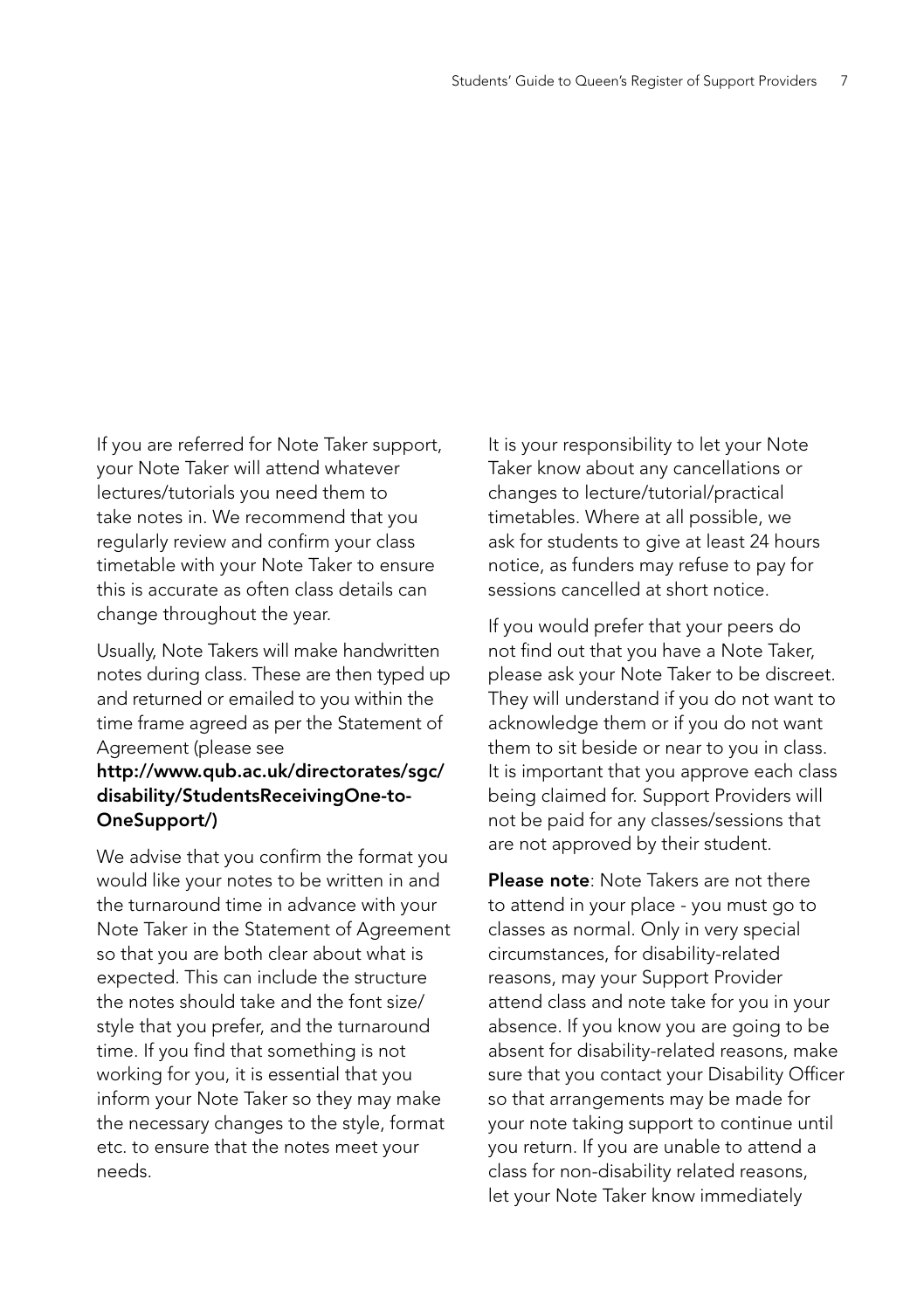because on these occasions they are not permitted to take notes in your absence. Again, funders may refuse to pay Support Providers for sessions that you do not attend unless this is due to disability related reasons.

### 3. Exam Support

Students can be referred for a variety of exam support:

- Exam Scribe
- Exam Reader
- Exam Scribe / Reader
- Exam Scribe Typist
- Exam Scribe Typist / Reader
- Exam Prompter

Exam Scribe / Scribe Typist support is recommended for a range of students including those with dyslexia, dyspraxia, visual impairments and chronic medical conditions such as multiple sclerosis (MS), cerebral palsy, arthritis, and muscular dystrophy.

The Exam Scribe/Scribe Typist will capture the answers that you dictate in response to the exam questions that are presented. Their role is to accurately transcribe what is spoken into written format. You are in control of and responsible for the information that is detailed on the



examination script. The Scribe should have no input to the answers given.

If in receipt of Exam Scribe support, particularly for the first time, we strongly recommended you have at least one practice session with your Scribe before the examination period.

Detailed guidelines for students' using one-to-one exam support are available on the Disability Services web site: www.qub.ac.uk/directorates/sgc/ disability/StudentsReceivingOne-to-OneSupport/

We encourage you to familiarise yourself with these quidelines and particularly your responsibilities as a student and the advantages and disadvantages of using an Exam Scribe.

An Exam Prompter is someone who sits with a student in an exam situation to help them stay on track, focus on their exam and complete the paper within the prescribed time limit. Prompters are normally assigned to students with concentration difficulties, extreme time management issues and/ or who lose track of time easily. This can include students with obsessivecompulsive disorders, ASD and mental health difficulties.

An Exam Reader will read out the instructions, the exam questions and any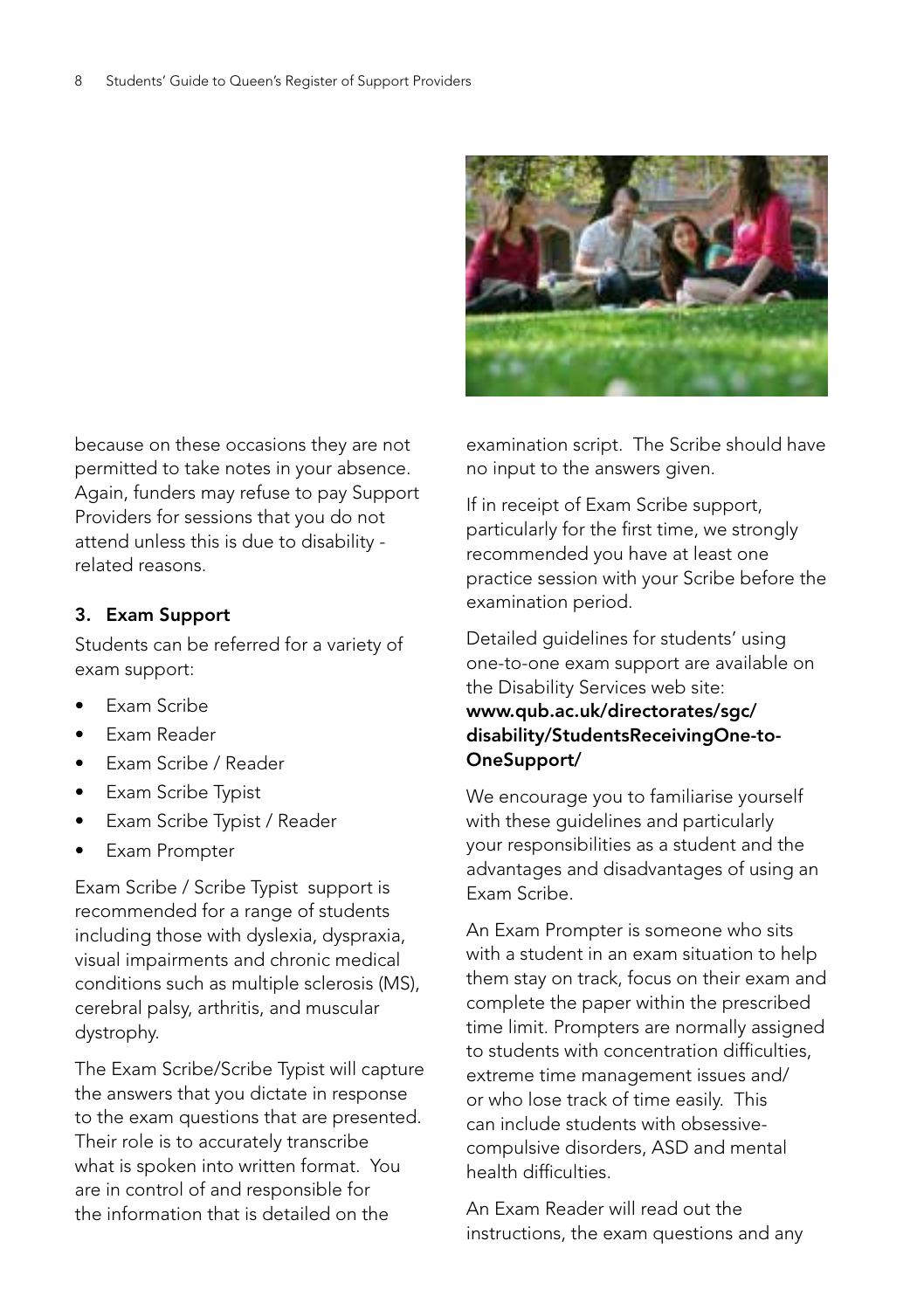

accompanying material (diagrams, maps etc.) as often as required. They cannot advise or interpret the questions or the material provided.

If a student requires more than one form of exam support we will endeavour to have all the supports required carried out by one Support Provider.

## 4. Library Assistant Support

Library Assistant support is available to students with visual, mobility or dexterity impairments and to students with dyslexia and other specific learning disabilities.

The key duties of a Library Assistant are to help you search for material using online resources and to retrieve, borrow, return, scan and photocopy journals, papers, books and other materials from the Library.

## 5. Campus Assistant Support

Campus Assistants work with students who are wheelchair users, have visual impairments, have specific difficulties such as ASD or have mobility issues arising from conditions such as arthritis, osteoporosis, and cerebral palsy.

A Campus Assistant's role is to help you with:

• Orientation and mobility around campus

- Assisting you at break and lunch times with trays
- Assisting in computer and laboratory classes
- Opening doors, sourcing the most accessible routes to and from class
- Carrying personal belongings, books, folders, bags and study materials

Please note: Campus Assistants are not responsible for providing assistance with personal care i.e. dressing, toileting, bathing, shaving etc.

Occasionally because of their disability/ ies and their course demands, a student will be referred for Specialist Campus Assistance. Specialist Campus Assistants will perform a range of duties within one role such as note taking, library support, campus assistance and / or workshop / laboratory support. As such, the Specialist Campus Assistant role is one that is tailored specifically to meet with the student's individual needs coupled with the particular academic demands of their course. As such, no one Specialist Campus Assistant role will be the same as another. For example, having a Music background will be essential to provide Specialist Campus Assistance such as Note Taker and Reader support to a student pursuing a Music degree.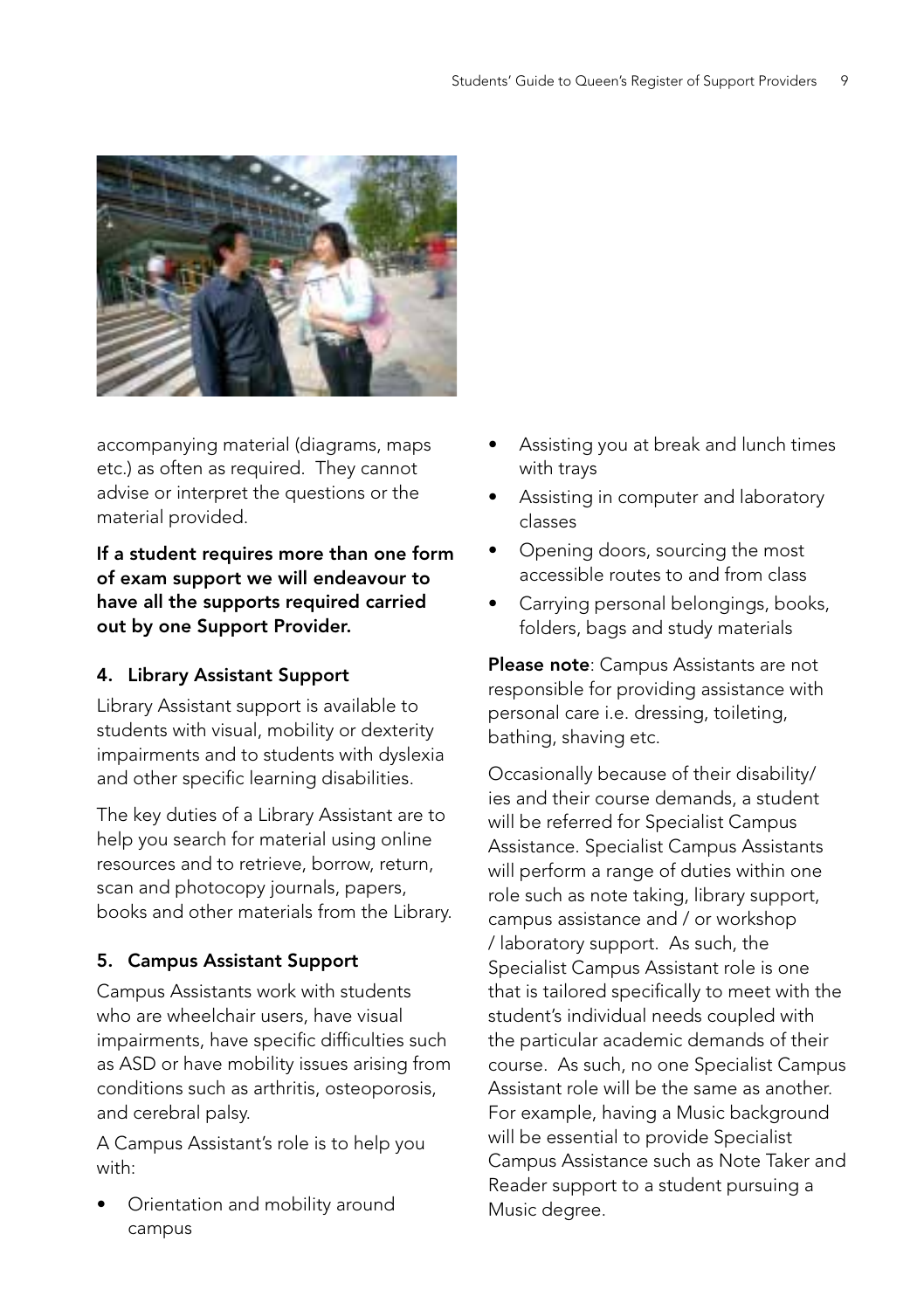## 6. Typist Support

Typist support may be recommended for students with learning difficulties such as dyslexia, dyscalculia or dyspraxia, for students with visual impairments and for those with manual dexterity issues.

A Typist will word process your handwritten essays, assignments, projects etc.

## 7. Audio Typist Support

An Audio Typist will transcribe audio recordings of research-related interviews, your assignments etc. and they will have the equipment necessary for this.

Audio Typist support is typically for students with learning difficulties such as dyslexia, dyscalculia or dyspraxia, for students with visual impairments and for students with manual dexterity issues.

## 8. Reader Support

Readers are commonly used to support students with specific learning difficulties, with visual impairments or with underlying medical conditions like MS which may cause visual disturbances.

Your Reader will read aloud to you from books, journals, papers etc. make audio recordings for you that you may play back

at your own pace. It is important to work with your Reader to establish the pace and pitch that are most suitable for you.

Please note: A Reader is not a Tutor and as such, you should not expect them to explain, discuss, interpret or elaborate on the material that they are reading to you.

## 9. Proof Reader Support

Proof Reader support is most often available to students with dyslexia.

Your Proof Reader will review your work (e.g. essays, projects, dissertations and assignments) prior to submission and will offer advice and suggestions in relation to structure, presentation, paragraphing and sentence construction. They will also identify any errors in spelling and grammar. Your Proof Reader will mark up your document and then, ideally, will arrange to meet with you to go through the suggested amendments. Proof Reader support may also take place via email or by post. However, if one of these methods is used, extra care should be taken by the Proof Reader to explain to you their suggested amendments.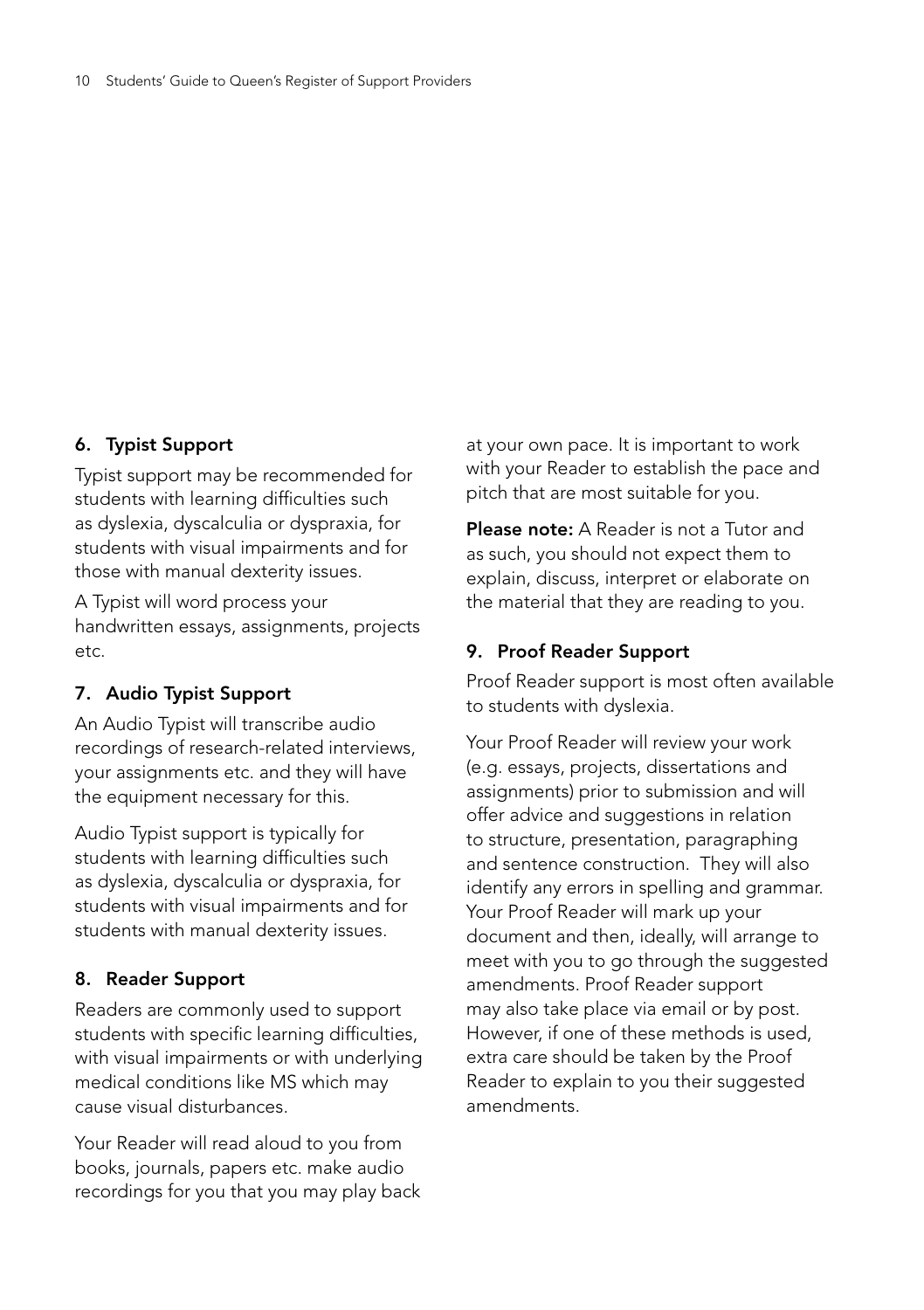Please note: Proof Readers cannot edit your work or offer advice about the content. Amendments will be highlighted to you and suggestions for improvement will be worked through with you. The actual corrections should be made by you so that you remain the sole author of your own written work. You should therefore maintain a 'paper trail' of pre- and postcorrection versions of your assignments so that if necessary, the School may trace back through your work.

#### Making contact with your Support Provider

When you are initially matched with a Support Provider they will make contact with you to introduce themselves and to make arrangements to meet to discuss your support needs.

## If you are a student studying at Stranmillis or St Mary's, please be sure to check your Queen's email address as this is the primary address we will use to communicate with you re your one-toone support.

Please respond to your Support Providers initial communication, even if it is just to let them know that you do not need or want their support at that time.

For health and safety purposes, support should take place in a neutral environment such as the University Library, public libraries, cafés or in one of the bookable rooms available in the Student Guidance Centre. Please do not arrange any support sessions in your home or that of your Support Providers.

At the initial meeting, you and your Support Provider should complete and sign a Statement of Agreement: [www.qub.ac.uk/directorates/sgc/](www.qub.ac.uk/directorates/sgc/disability/StudentsReceivingOne-to-OneSupport/) [disability/StudentsReceivingOne-to-](www.qub.ac.uk/directorates/sgc/disability/StudentsReceivingOne-to-OneSupport/)[OneSupport/](www.qub.ac.uk/directorates/sgc/disability/StudentsReceivingOne-to-OneSupport/)

This should outline the nature of support to be provided. If you are using more than one Support Provider, a Statement of Agreement should be completed for each relationship. The original Agreement is returned to Queen's Register of Support Providers and you and your Support Provider should keep copies for your own information.

If you are receiving support from a Tutor, your Support Provider will also complete with you a Learning Plan: [www.qub.ac.uk/directorates/sgc/disability/](www.qub.ac.uk/directorates/sgc/disability/StudentsReceivingOne-to-OneSupport/) [StudentsReceivingOne-to-OneSupport/](www.qub.ac.uk/directorates/sgc/disability/StudentsReceivingOne-to-OneSupport/)

The Learning Plan is designed to capture the key areas that you and your Support Provider intend to cover during the semester. It is the responsibility of the Support Provider to structure and complete the Learning Plan with you, to give you a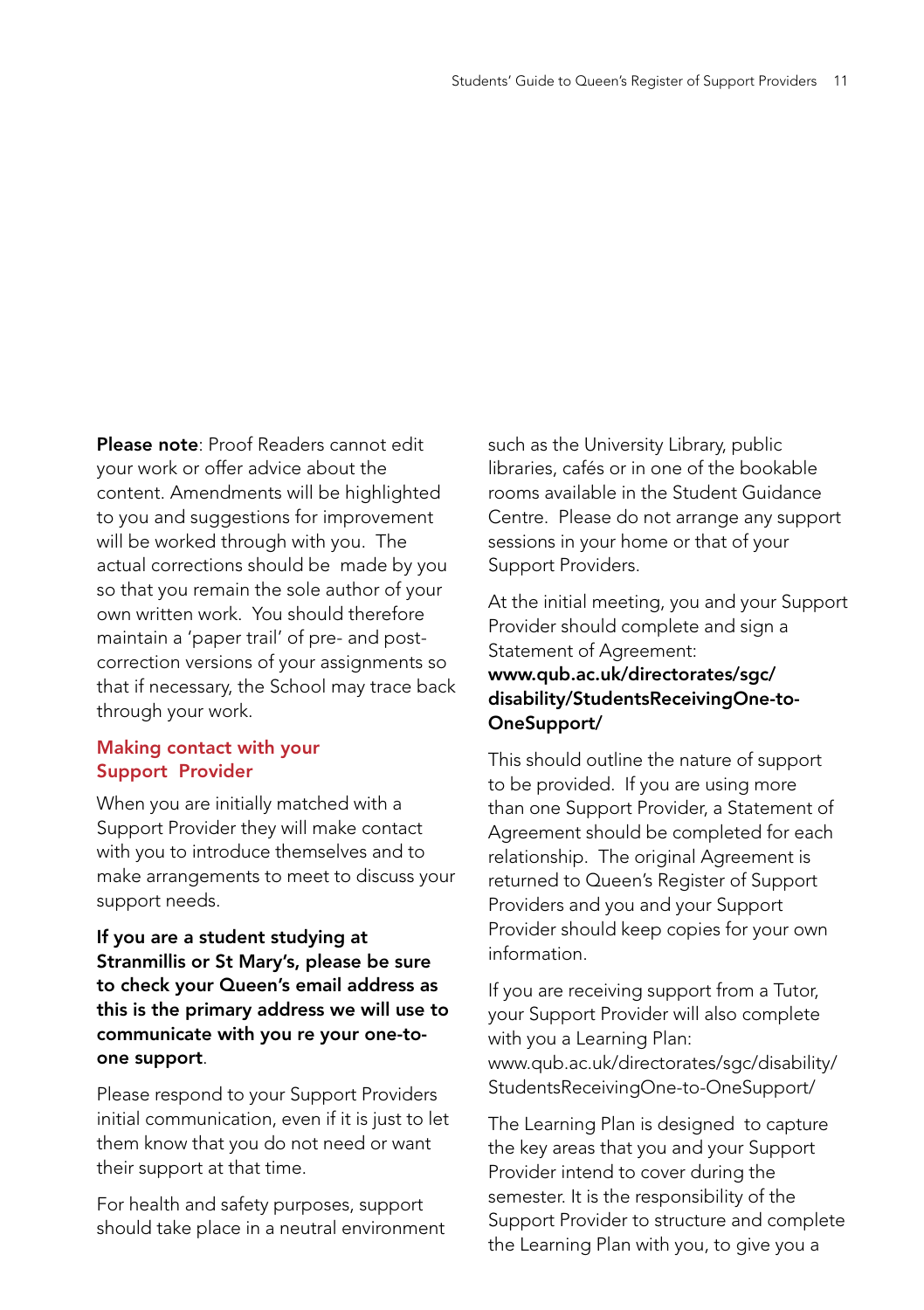copy for your records and to forward the original to Queen's Register of Support Providers. Learning Plans are flexible, working documents which may be reviewed and amended at any point as your needs chang, for example, in relation to the demands of your course, examination/ assignment pressures or changes in your condition.

#### Scheduling Support

Once your Support Provider has made initial contact with you, you should both work together to decide upon suitable times and places to meet.

If at any time you have difficulty contacting your Support Provider or scheduling suitable times to meet, please advise Queen's Register of Support Providers and we will assist you with this.

#### Cancelling Support

If, for any reason, you need to cancel a support session, please ensure that, as far as possible, you give your Support Provider at least 24 hours' notice. Please see the Education Authority's Cancelled Sessions Policy for further information:

www.studentfinanceni.co.uk/

Support Providers are equally obliged to

give you as much notice as possible when cancelling a session. If it is not convenient or possible (note taking support) to reschedule your support with your usual Support Provider, please ensure your Support Provider notifies the Register of Support Providers and we will endeavour to match you with an alternative Support Provider for the session concerned.

If, for any reason, you no longer require support from a Support Provider, it is essential that you inform both your Disability Officer within Disability Services and the Register of Support Providers as soon as possible.

#### Support Verification

After each support session, your Support Provider(s) will require you to verify that the support took place through the approval of a Work Record. Once approved, this is processed to your funding body to enable the Support Provider to be paid. It is important that you check the details noted, particularly in relation to the nature and dates of support and the number of hours of support provided. Only when you are satisfied that the information is accurate should you approve the Work Record.

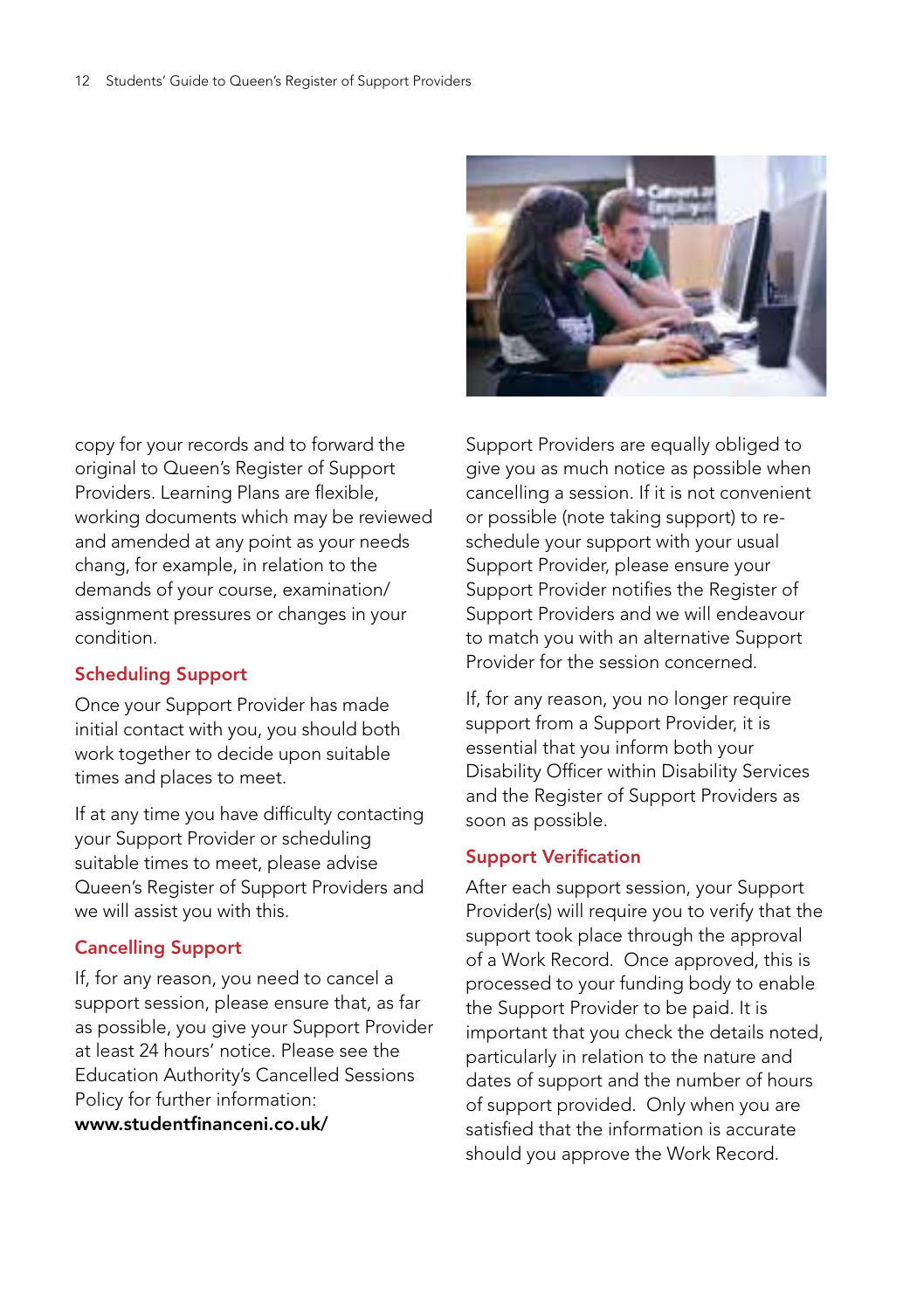

If you have any concerns about Work Records, please contact Queen's Register of Support Providers as soon as possible.

### Health and Safety

You should be aware of your own health and safety and that of your Support Providers - you should not attempt to engage them in personal care, manual handling or lifting. Also, as noted earlier, support should be provided in neutral, public places. Support must not take place in the home or lodgings of either you or your Support Provider.

#### **Confidentiality**

Support Providers should recognise and respect the privacy of their students. They are required to keep confidential any information relating to the students they work with. Support Providers are advised of the importance of safeguarding student information and of adhering to Queen's Data Protection policy.

However, if your Support Provider becomes concerned about your wellbeing or feels that you may be a risk to yourself or others, they are encouraged to report this to Queens' Register of Support Providers and/or to your Disability Officer within Queen's Disability Services.

#### Professional Conduct

All Support Providers are required to adhere to the principles outlined in the Code of Conduct for Support Providers: [www.qub.ac.uk/directorates/sgc/](www.qub.ac.uk/directorates/sgc/disability/StudentsReceivingOne-to-OneSupport/) [disability/StudentsReceivingOne-to-](www.qub.ac.uk/directorates/sgc/disability/StudentsReceivingOne-to-OneSupport/)[OneSupport/](www.qub.ac.uk/directorates/sgc/disability/StudentsReceivingOne-to-OneSupport/)

If, at any point, you feel a Support Provider is not acting in a professional manner, please contact the Queen's Register of Support Providers immediately.

### Quality of Support

If, at any stage, you are unhappy with the quality of support being provided or are experiencing difficulties with your Support Provider (you cannot contact them, they are missing sessions, turning up late etc.), please contact Queen's Register of Support Providers and we will aim to resolve any difficulties for you as soon as possible.

#### Student Responsibilities

It is extremely important that you take ownership of your own learning experience. If you feel that you are not receiving the appropriate support, that a different type of support might better suit your needs or you find you need additional hours of support, contact your Disability Officer within Disability Services as soon as possible. He or she will arrange to meet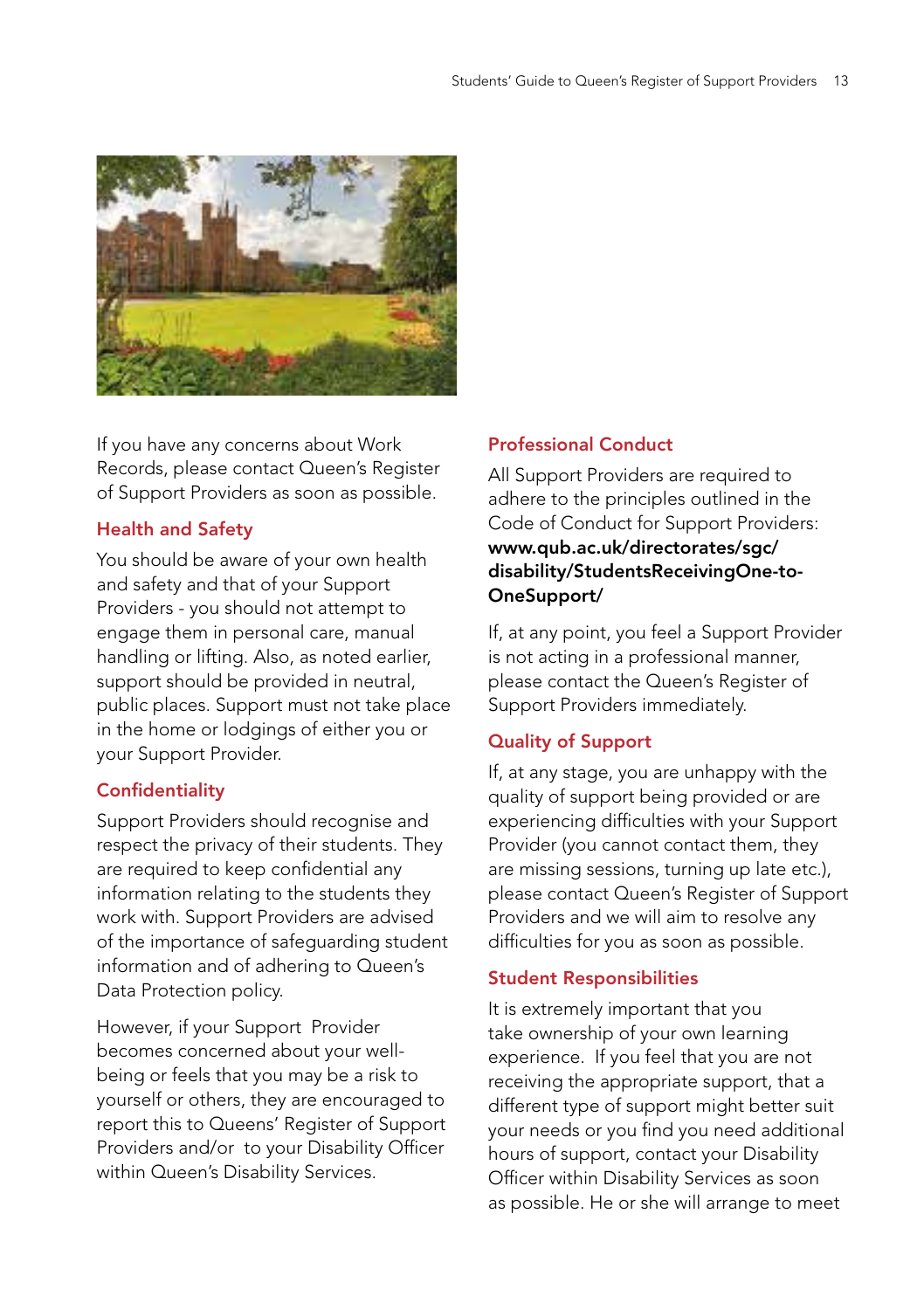with you to discuss your needs and identify the best way forward.

Equally, if you find that the support you are receiving is inadequate, you are experiencing problems with a Support Provider or you are simply not working well with your Support Provider, please let Queen's Register of Support Providers or your Disability Officer within Disability Services know immediately and we will do our very best to resolve the situation.

It is important to respect the professional boundaries of the student/Support Provider relationship. Although Support Providers will be friendly and supportive, they must work within the remit of their support role(s) and these limitations should be established with you at the start of the working relationship.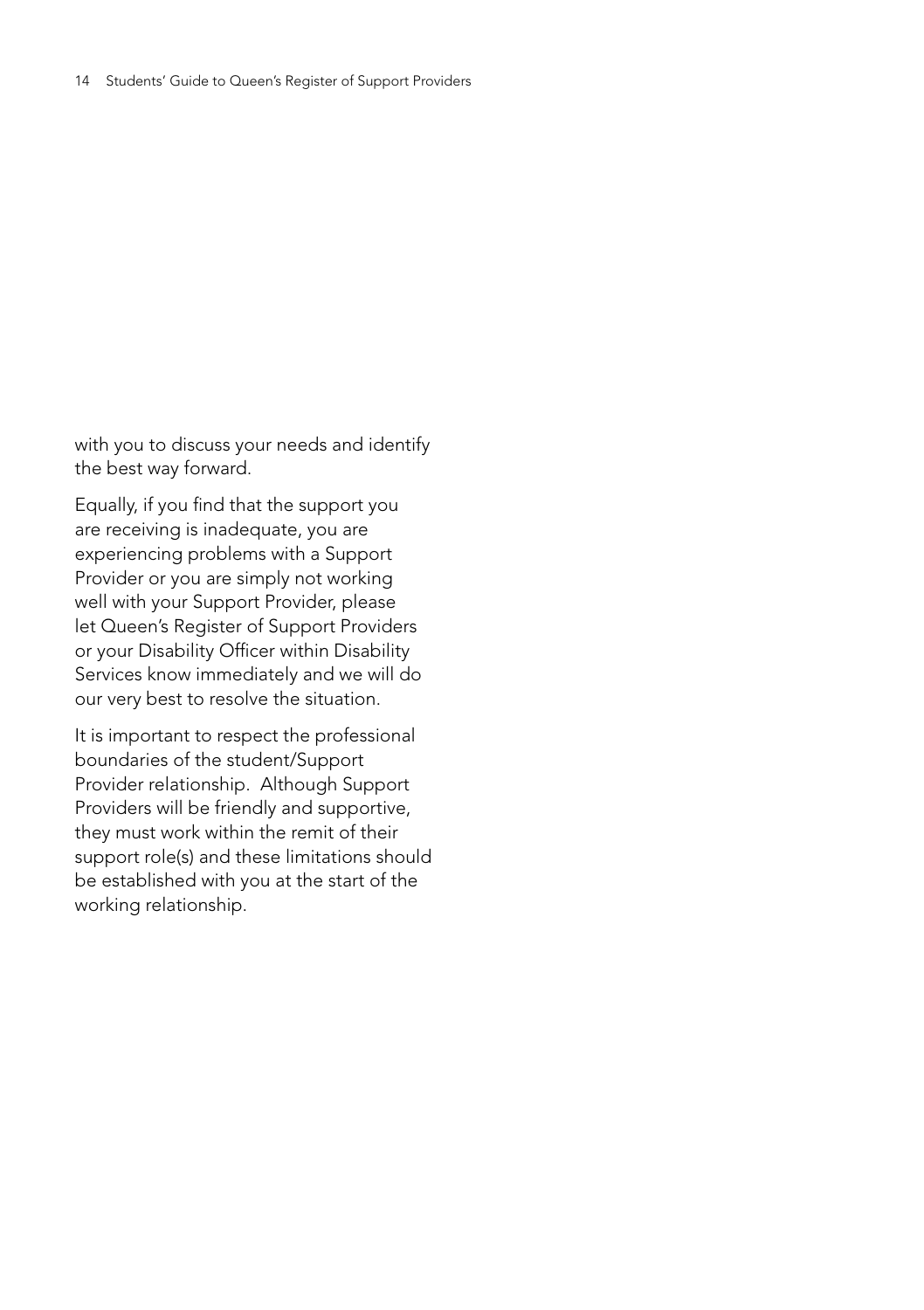## Common Support Queries

| Query                                                                                          | <b>Who to Contact</b>                                                                                                                                                                                                                                                                                                                               |
|------------------------------------------------------------------------------------------------|-----------------------------------------------------------------------------------------------------------------------------------------------------------------------------------------------------------------------------------------------------------------------------------------------------------------------------------------------------|
| I have been referred for 30<br>hours of Tutor support - I'll<br>never use all that!            | Let your Tutor know. Some students will prefer to meet<br>their Tutor on a regular basis whilst others will prefer to<br>work with their Tutor as and when the need arises e.g.<br>in preparation for an examination or an assignment. It is<br>entirely up to you how you use the hours and how many of<br>the recommended hours you actually use. |
| I am running out of hours.                                                                     | Let your Disability Officer within Disability Services<br>know. He/she will then be able to make a case to your<br>funding body for additional hours of support.                                                                                                                                                                                    |
| I need to cancel a session.                                                                    | Let your Support Provider know as soon as possible,<br>preferably with at least 24 hours' notice to allow them to<br>re-arrange their time.                                                                                                                                                                                                         |
|                                                                                                | Support Providers are self-employed and will only be paid<br>for the first hour of a cancelled session where less than 24<br>hours' notice has been given.                                                                                                                                                                                          |
| I have not received<br>any training for my IT<br>equipment/software.                           | Let the Needs Assessment Centre (NAC) and/or your<br>Disability Officer within Disability Services know. You<br>should have been contacted about this by the training<br>company.                                                                                                                                                                   |
| I am not sure that the<br>support I have been<br>referred for will be of any<br>benefit to me. | Let your Support Provider know. Have an initial meeting<br>with him/her to discuss what you would like from your one-<br>to-one and have at least a couple of sessions with them.<br>Hopefully, as the academic burdens begin to ease, you will<br>appreciate the benefits of your one-to-one support.                                              |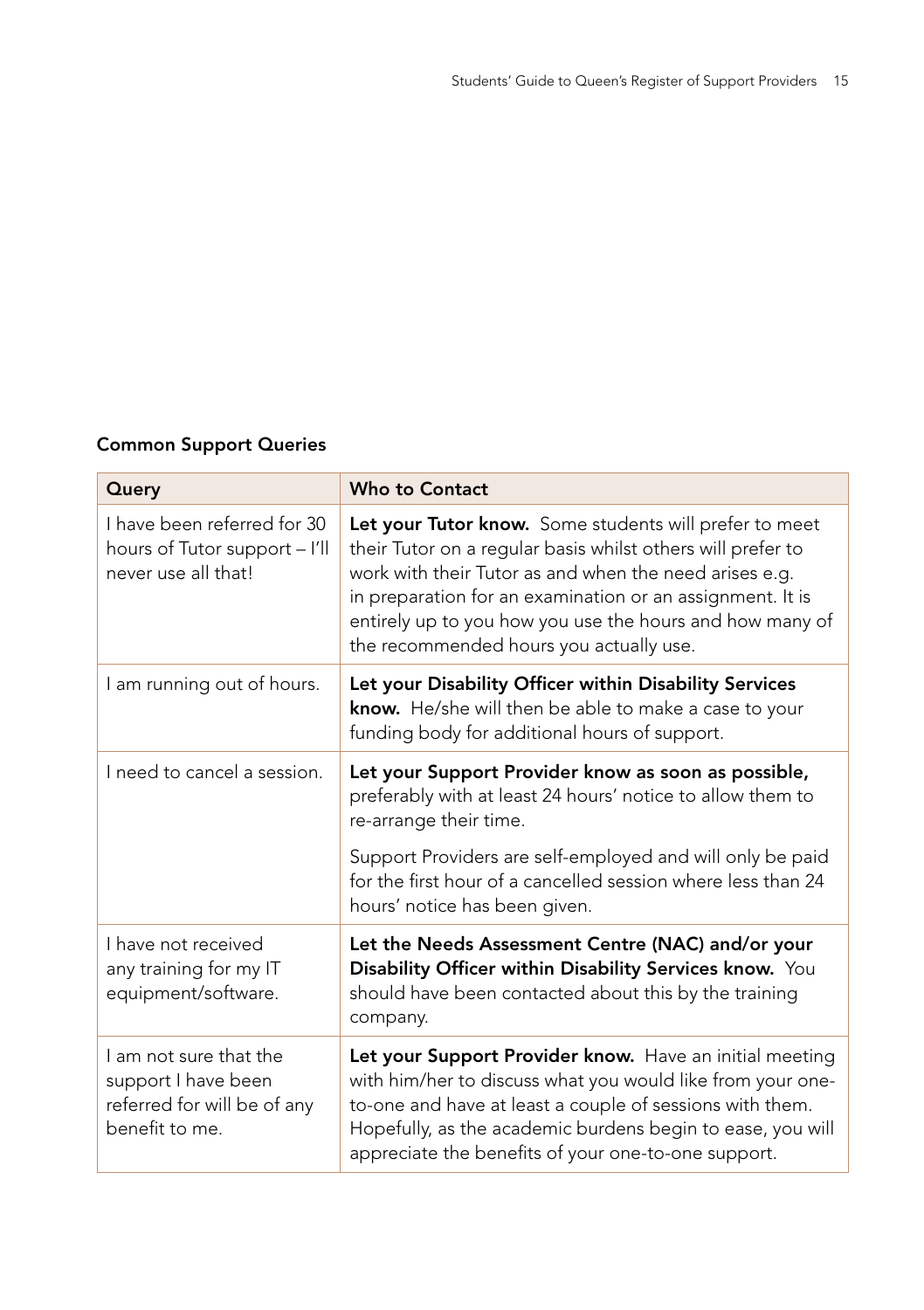| Query                                                                       | <b>Who to Contact</b>                                                                                                                                                                                                                                                                          |
|-----------------------------------------------------------------------------|------------------------------------------------------------------------------------------------------------------------------------------------------------------------------------------------------------------------------------------------------------------------------------------------|
| My laptop is not working.                                                   | <b>Contact the supplier.</b> All equipment purchased through<br>your DSA award will have a warranty and insurance cover<br>in place.                                                                                                                                                           |
| My software needs<br>updated.                                               | Contact NAC and/or your Disability Officer within<br>Disability Services to arrange a needs re-assessment.<br>Please note that the Register is not responsible for<br>updating or maintaining your equipment and software.                                                                     |
| I think I need additional<br>support in another area.                       | <b>Contact your Disability Officer within Disability Services</b><br>to discuss. If appropriate to your needs, your Disability<br>Officer will then arrange for an amended Referral to be<br>sent to the Register and the support will be put in place for<br>you as soon as possible.         |
| My needs have changed<br>and I think I need a<br>different type of support. | Contact your Disability Officer within Disability<br>Services. Your academic support needs may well change<br>over time so your Disability Officer will be able to advise<br>you about what support is most appropriate and he/she<br>will make a new referral to the Register if appropriate. |
| I am unhappy with the<br>quality of my support.                             | Contact the Register. Let us know immediately so that<br>remedial action may be taken as soon as possible. You<br>may also speak to your Disability Officer within Disability<br>Services about your issue - he/she will advise the Register<br>on your behalf.                                |
| My support has not been<br>put in place yet.                                | Contact your Disability Officer within Disability<br>Services. It may be that your DSA application has not<br>yet been approved and as such, the funding is not yet<br>available to pay for your one-to-one support.                                                                           |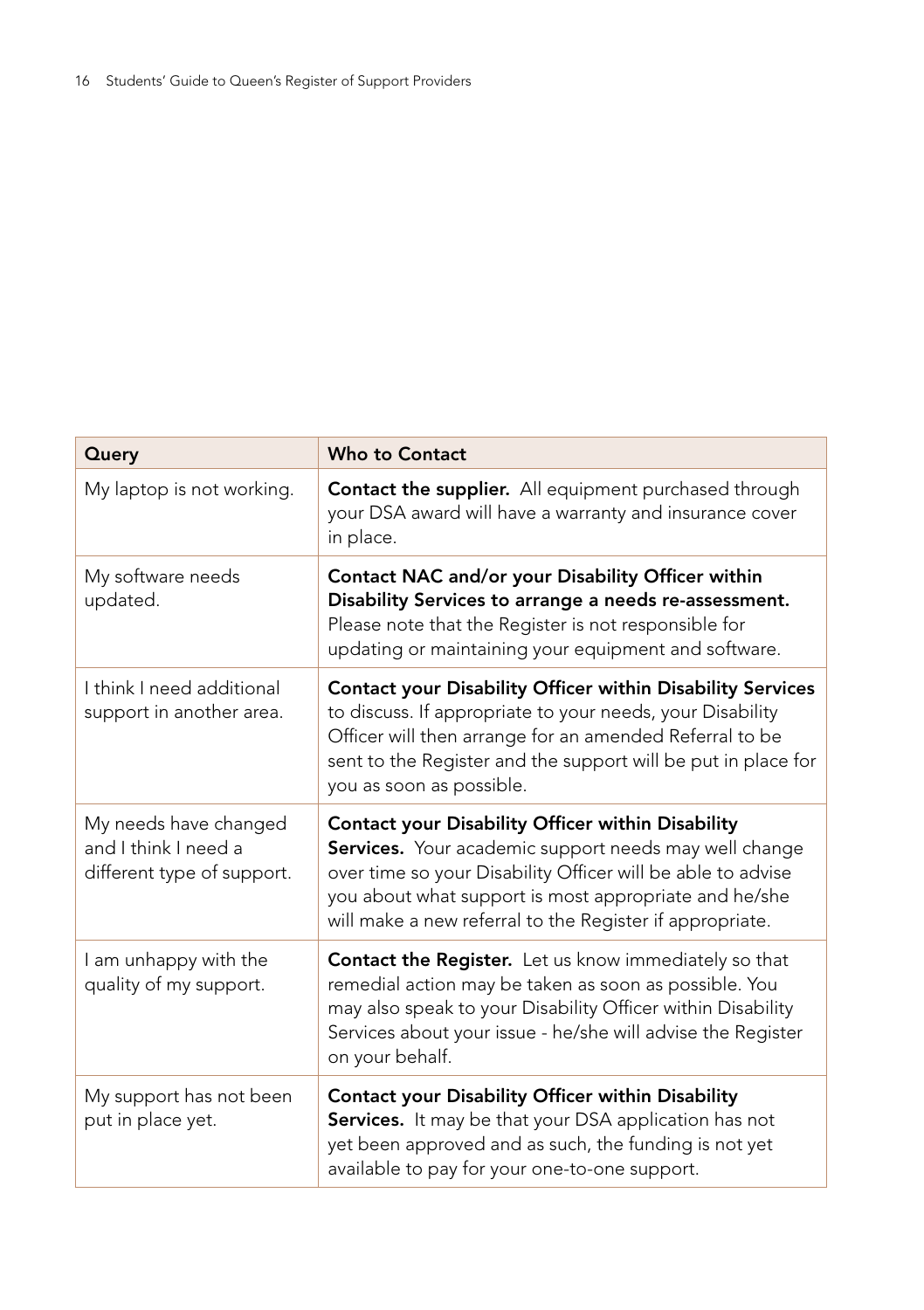| Query                                                                                            | <b>Who to Contact</b>                                                                                                                                                                                                                                                                                                                                                                                                                                                                                                                                                                                                           |
|--------------------------------------------------------------------------------------------------|---------------------------------------------------------------------------------------------------------------------------------------------------------------------------------------------------------------------------------------------------------------------------------------------------------------------------------------------------------------------------------------------------------------------------------------------------------------------------------------------------------------------------------------------------------------------------------------------------------------------------------|
| I am ill and will be off for a<br>while - can my Note Taker<br>continue to take notes<br>for me? | <b>Contact your Disability Officer within Disability Services</b><br>to discuss. Your Note Taker is permitted to take notes<br>for you in your absence only if this absence is related to<br>your disability. As far as possible, this must be arranged<br>in advance with your Disability Officer (and therefore with<br>your funding body) so the support may continue in your<br>absence. If you are ill and your illness is not related to your<br>disability (e.g. stomach upset or the 'flu) then unfortunately<br>your Note Taker will have to stand down until you are<br>feeling better and are attending class again. |
| Can my Support Provider<br>work with me in another<br>capacity?                                  | <b>Contact the Register to discuss.</b> This may well be<br>a possibility if that person is appropriately qualified /<br>experienced. However, as the Register may have already<br>arranged for someone else to cover that particular role for<br>you, please never arrange your own support without<br>first checking with the Register.                                                                                                                                                                                                                                                                                       |
| I think that I will need extra<br>time in my exams.                                              | <b>Contact your Disability Officer within Disability Services</b><br>to discuss. If appropriate, he/she will arrange for you to get<br>the extra time that you need.                                                                                                                                                                                                                                                                                                                                                                                                                                                            |
| Can my Note Taker cover<br>another class for me?                                                 | <b>Contact the Register.</b> It may be that another Note Taker<br>has already been arranged to cover that particular class<br>for you.                                                                                                                                                                                                                                                                                                                                                                                                                                                                                          |
| I would like special 'Green<br>Room' arrangements for<br>the exams.                              | <b>Contact your Disability Officer within Disability Services</b><br>to discuss. If appropriate, he/she will arrange this for you.                                                                                                                                                                                                                                                                                                                                                                                                                                                                                              |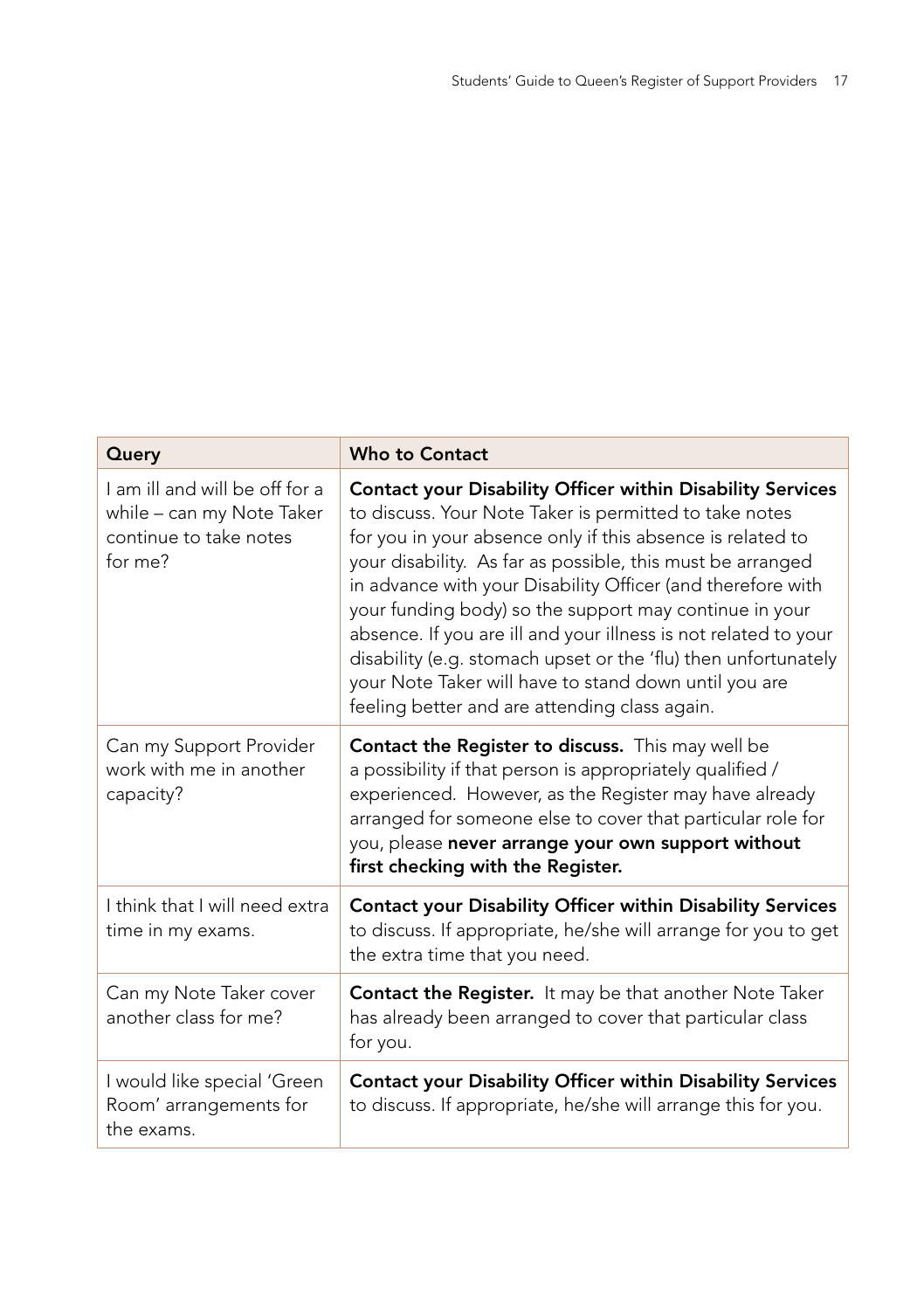| Query                                                             | <b>Who to Contact</b>                                                                                                                                                                                                                                                                                                                                       |
|-------------------------------------------------------------------|-------------------------------------------------------------------------------------------------------------------------------------------------------------------------------------------------------------------------------------------------------------------------------------------------------------------------------------------------------------|
| My Support Provider has<br>not been in contact with<br>me lately. | <b>Contact the Support Provider directly.</b> Their contact<br>details are on your match-up email but if you have mislaid<br>this, they are available from Queen's Register of Support<br>Providers. After the initial meeting, both parties are equally<br>responsible for keeping in touch with each other.                                               |
| My notes are not in the<br>format / style that I require.         | <b>Contact your Note Taker</b> and arrange to meet as soon<br>as possible to discuss your needs. Your Note Taker will<br>not know what format/style/font you prefer unless you<br>tell them.                                                                                                                                                                |
| My notes are not being<br>returned on time.                       | Contact your Note Taker to discuss but check your<br>Statement of Agreement first to confirm the turnaround<br>time you originally agreed with the Note Taker. If the<br>Note Taker continues not to return the notes within the<br>agreed time frame, let the Register know.                                                                               |
| My Support Provider has<br>not been in touch with me.             | Let the Register know. It may be that your contact<br>details have changed and the information on our database<br>may not have been updated. If you are a Stranmillis<br>or St Mary's student, make sure you check both your<br>institutional and Queen's email addresses because.<br>as a student of the University, you are obliged to use<br>the latter. |
| I am just not 'gelling' with<br>my Support Provider.              | Contact the Register to discuss. Personality clashes do<br>happen so the Register should be able to match you up<br>with another Support Provider. You may also like to speak<br>to your Disability Officer about it and he/she can inform<br>the Register for you on your behalf.                                                                          |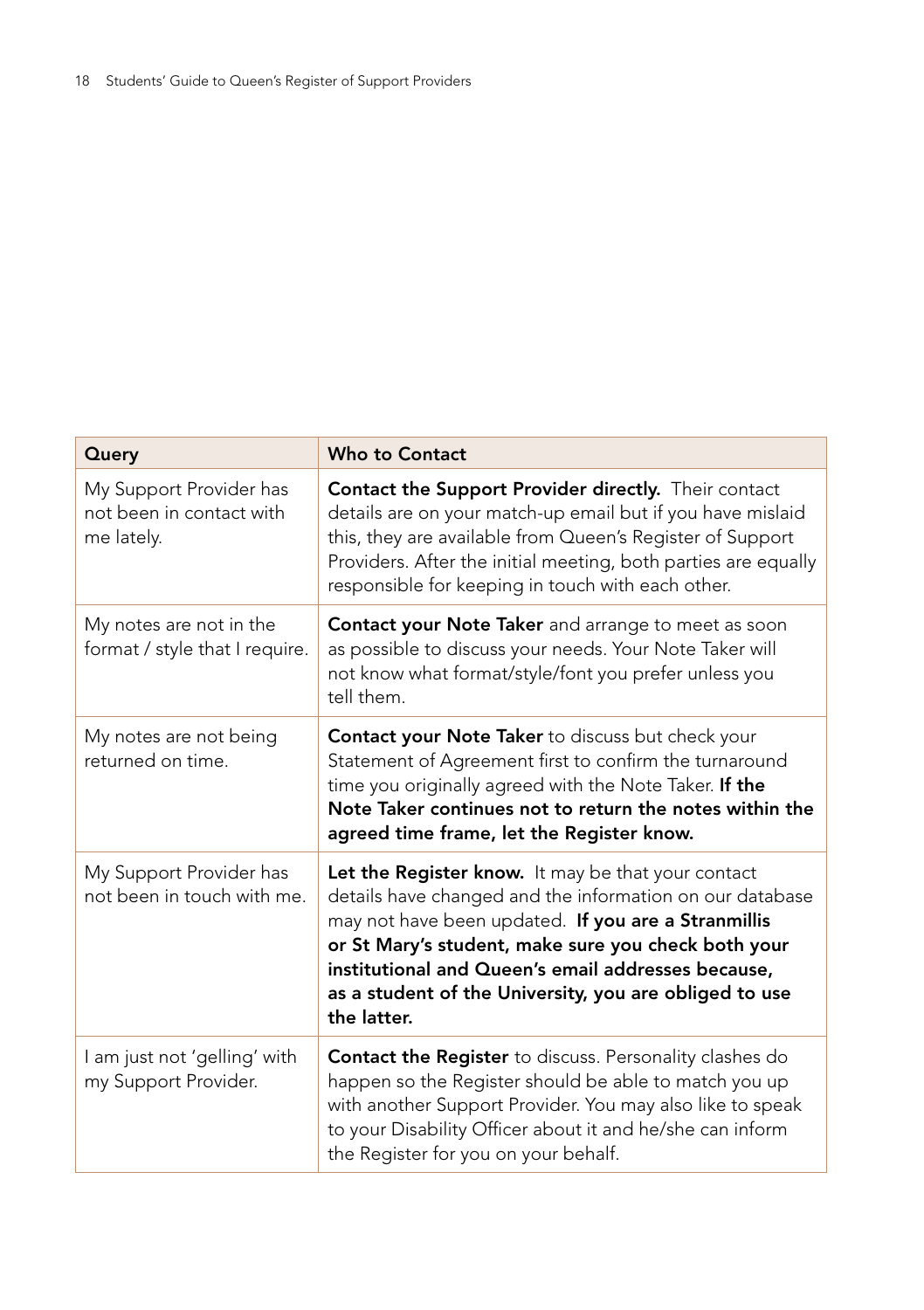| Query                       | <b>Who to Contact</b>                                       |
|-----------------------------|-------------------------------------------------------------|
| I am not getting the        | Contact your School Disability Advisor and/or your          |
| support that I expected     | Disability Officer within Disability Services to discuss -  |
| from my School.             | the School should already be aware of your support needs.   |
| I did not use an aspect of  | Let your Disability Officer within Disability Services      |
| my one-to-one support       | know at your needs re-assessment so the same support is     |
| last year.                  | not arranged for you again for the following academic year. |
| I would like to work        | Let your Disability Officer within Disability Services      |
| with the same Support       | know at re-assessment who you would prefer to work with     |
| Provider(s) next year.      | again if they are available and advise the Register.        |
| I would like to work with a | Let your Disability Officer within Disability Services      |
| different Support Provider  | and/ or the Register know if you would prefer to work       |
| next year.                  | with someone new next academic year.                        |